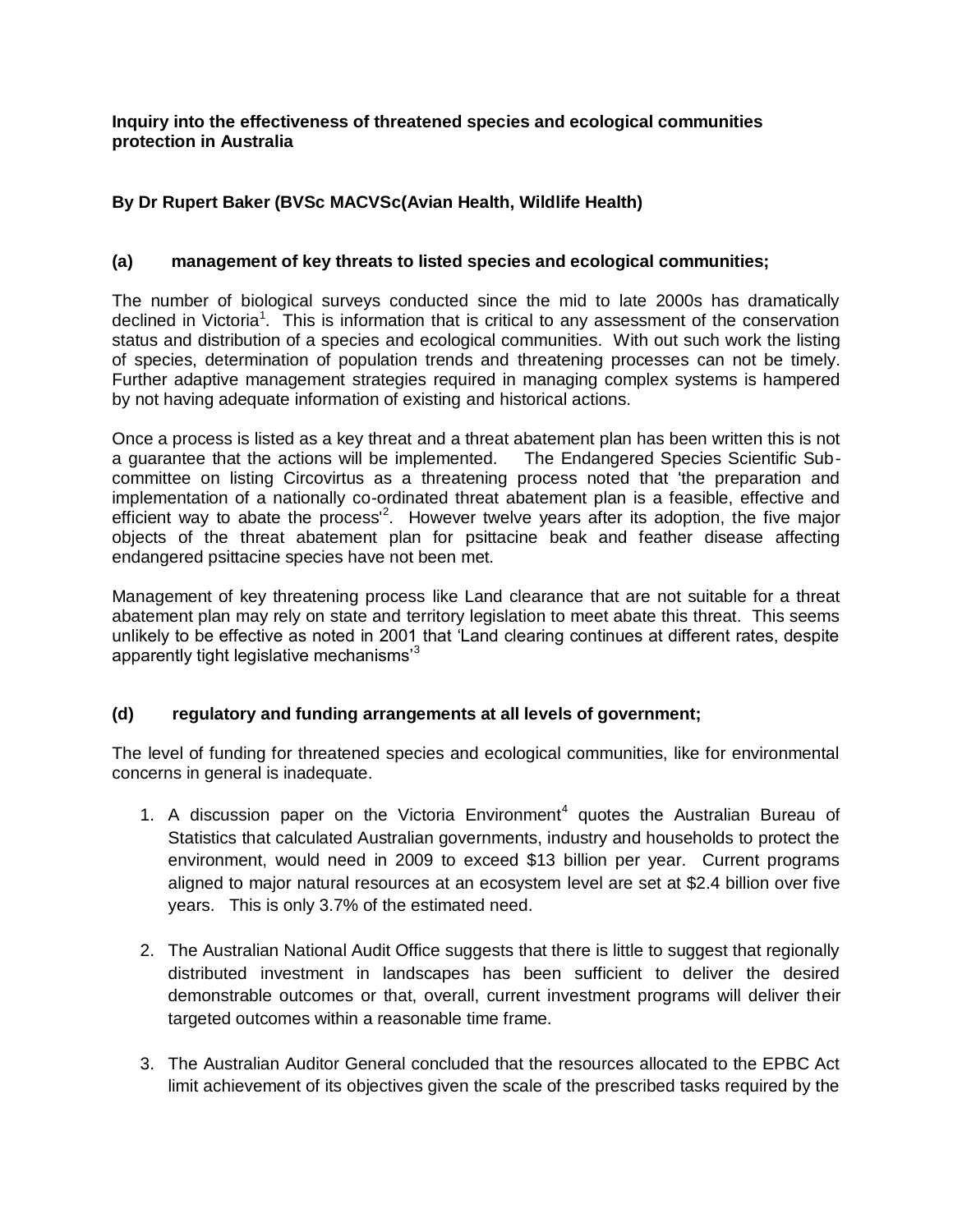legislation and the technical requirements for assessing, protecting and conserving over a thousand individual species and hundreds of ecological communities<sup>5</sup>.

Current Victorian legislation with the primary objective 'to guarantee that all taxa of Victoria's flora and fauna can survive, flourish and retain potential for evolutionary development in the wild', the Flora and Fauna Guarantee Act has resulted in an increase in the number of threatened species in Victoria increased between 2002 and 2007<sup>5</sup>.

Strong environmental regulation is required to reduce the impact on Australia's biodiversity by changes in land use, land clearance, invasive flora and fauna and other threatening processes. The privileged position of business in policy development means that development and utilisation of environmental assets should only be considered when the impacts of specific applications are low and measurements of Australian Biodiversity are stable over the medium term.

There should be a large long term investment in the conservation of Australia's biodiversity. This may require significant economic reform or another mechanism to fund the activities required to address previous underinvestment.

## **(f) the historical record of state and territory governments on these matters; and**

In August 2009 I was present with a team of biologists searching for the last Christmas Island Pipistrelle when it was highly likely it went extinct. After nine years of population monitoring the last animal was no longer detected after the 26 August 2009. The Federal government and decision makers were aware of this imminent extinction in reports submitted in the preceding two years. The decline of this species was also documented in the two decades prior to that.

An ecosystems approach to conservation on Christmas Island had been decided on prior to the extinction.<sup>6</sup> A decision was made not to attempt a captive breeding program until the "last moment". By the time the team of biologists arrived on Christmas Island only one bat was left.

If a purely ecosystems approach is taken in the future will any individual species warrant specific actions to conserve it? Given the interrelatedness of all species in an ecosystem the choice we should make should be to increase funding to allow specific conservation actions for a range of threatened species and threatened communities rather than use economic rationalism and ecological triage to address ecosystem resilience alone.

- 1. [http://www.ces.vic.gov.au/\\_\\_data/assets/pdf\\_file/0017/124514/4-0\\_StateofEnvironment-](http://www.ces.vic.gov.au/__data/assets/pdf_file/0017/124514/4-0_StateofEnvironment-Section.pdf)[Section.pdf](http://www.ces.vic.gov.au/__data/assets/pdf_file/0017/124514/4-0_StateofEnvironment-Section.pdf)
- 2. Commonwealth of Australia, Department of Sustainability, Environment, Water, Population and Communities. 2009. *Threatened species and communities: Psitaacine Circoviral (Beak and Feahter) Disease Australia.*  <http://www.environment.gov.au/biodiversity/threatened/ktp/pcd.html>